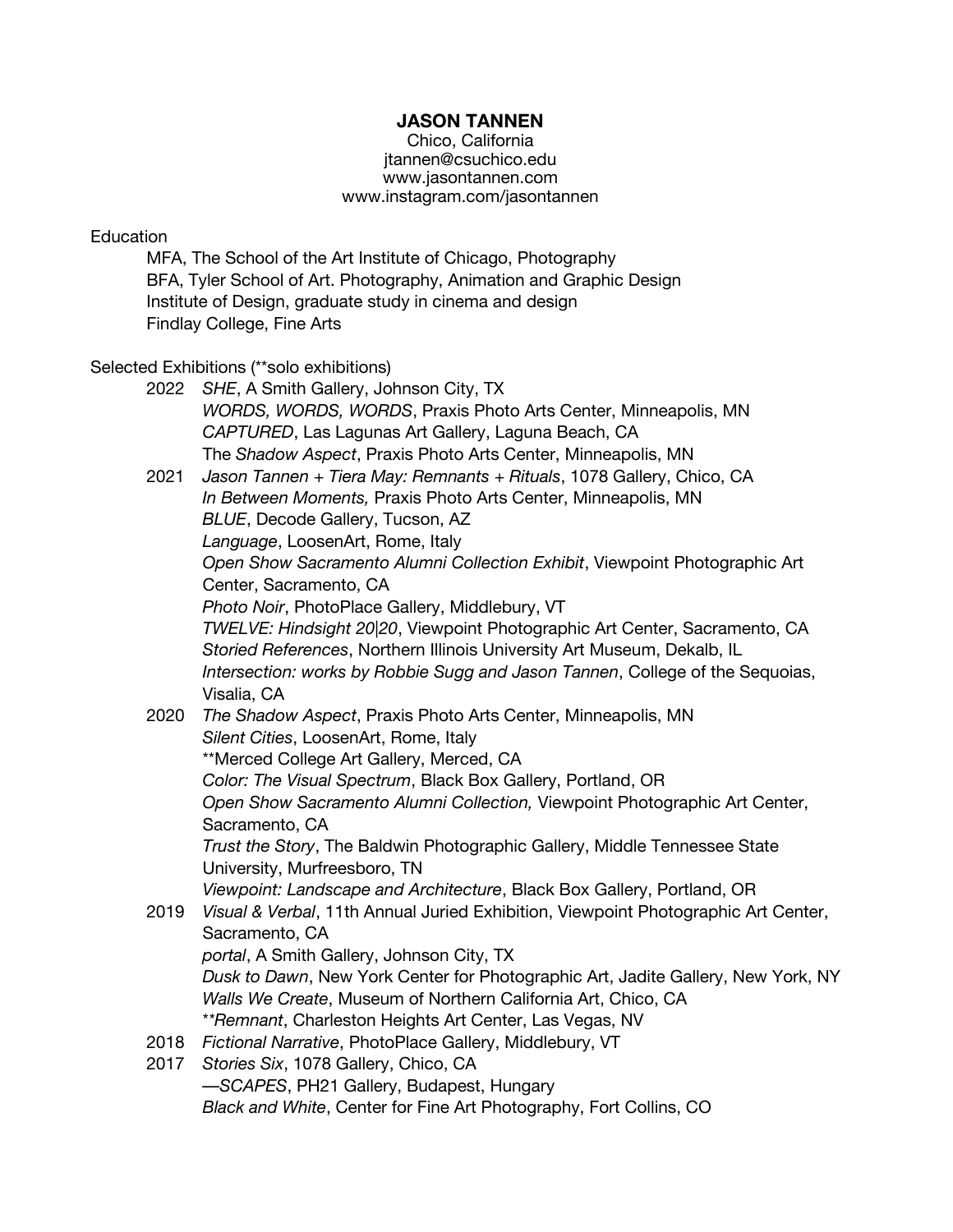- 2016 *Night*, The Center for Fine Art Photography, Fort Collins, CO *35 Live: CoCA Members' Show*, Center on Contemporary Art, Seattle, WA *Photo Noir*, PhotoPlace Gallery, Middlebury, VT *Selections from the Rayko Marketplace*, Rayko Photo Center, San Francisco, CA
- 2015 \*\**The Edge of Night*, Butte College Art Gallery, Oroville, CA *Windows, Mirrors and Doors*, PhotoPlace Gallery, Middlebury, VT
- 2014 *Landscape and Architecture*, Black Box Gallery, Portland, OR *Up All Night*, SFCamerawork, San Francisco, CA *Now that You're Gone … San Francisco Neighborhoods Without Us*, San Francisco Arts Commission Galleries, San Francisco, CA
- 2013 \*\**Visual Culture: Photographing Chinatown*, 1078 Gallery, Chico, CA *Stories, Fables, Fact, and Fiction*, Linus Galleries, Pasadena | Long Beach, CA Watershed Review, CSU Chico, Chico, CA
- 2012 2012 Fukushima Contemporary Art Biennale, Fukushima, Japan
- 2011 *Narrative: The Photographic Image*, juried exhibition, Black Box Gallery, Portland, OR *The Poetry of Shadows*, juried exhibition, PhotoPlace Gallery, Middlebury, VT FILMIDEO, 6th Annual Film and video screenings, Index Art Center, Newark, NJ *Kindred Spirits: Artists and Scholar/Teachers*, Butte College, Oroville, CA
- 2010 *¡SIN!* The Bakehouse Art Complex, Miami, FL Louisville's International Festival of Film, Louisville, KY Strasbourg International Film Festival, Strasbourg, France and St. Petersburg, FL 1078 Gallery International Film Festival, Chico, CA
- 2009 *Staged: the Constructed Photograph*, Gallery RFD, Swainsboro, GA Sacramento International Film Festival, Sacramento, CA \*\**The Pressman Negatives*, film screening, 1078 Gallery, Chico, CA
- 2008 \*\**Small Collections*, Humanities Center Gallery, California State University Chico Multi Media Film Festival, Society for Photographic Education Regional Conference, San Francisco, CA Heart Of England International Film Festival 2008, Tamworth, England Moving Image Film Festival, Toronto, Ontario
	- Swansea Bay Film Festival, Swansea, Wales
- 2007 8<sup>th</sup> Annual Filmstock International Film Festival, Luton, England 3<sup>rd</sup> International Small Film Festival, Berkeley Art Center, Berkeley, CA *Chico Icons*, Avenue 9 Gallery, Chico, CA *Case Studies*, The Defoor Centre Gallery, Atlanta, GA
- 2006 *Chico Icons*, Avenue 9 Gallery, Chico, CA *After Dark*, Center for Fine Art Photography, Museum of Contemporary Art, Fort Collins, CO
- 2004 Gallery of Visual Art, University of Montana, Missoula. Society for Photographic Education Juried Photography Exhibition
- 2000 VIPER 2000, Festival of Film, Video and New Media, Basel, Switzerland Paper, Scissors, Rock, San Francisco Art Commission Gallery, San Francisco, CA *High Touch/High Tech*, Kala Art Institute, Berkeley, CA
- 1998 1078 Gallery, Chico, CA
- 1997 Side Street Projects, Santa Monica, CA (Online Internet artist project)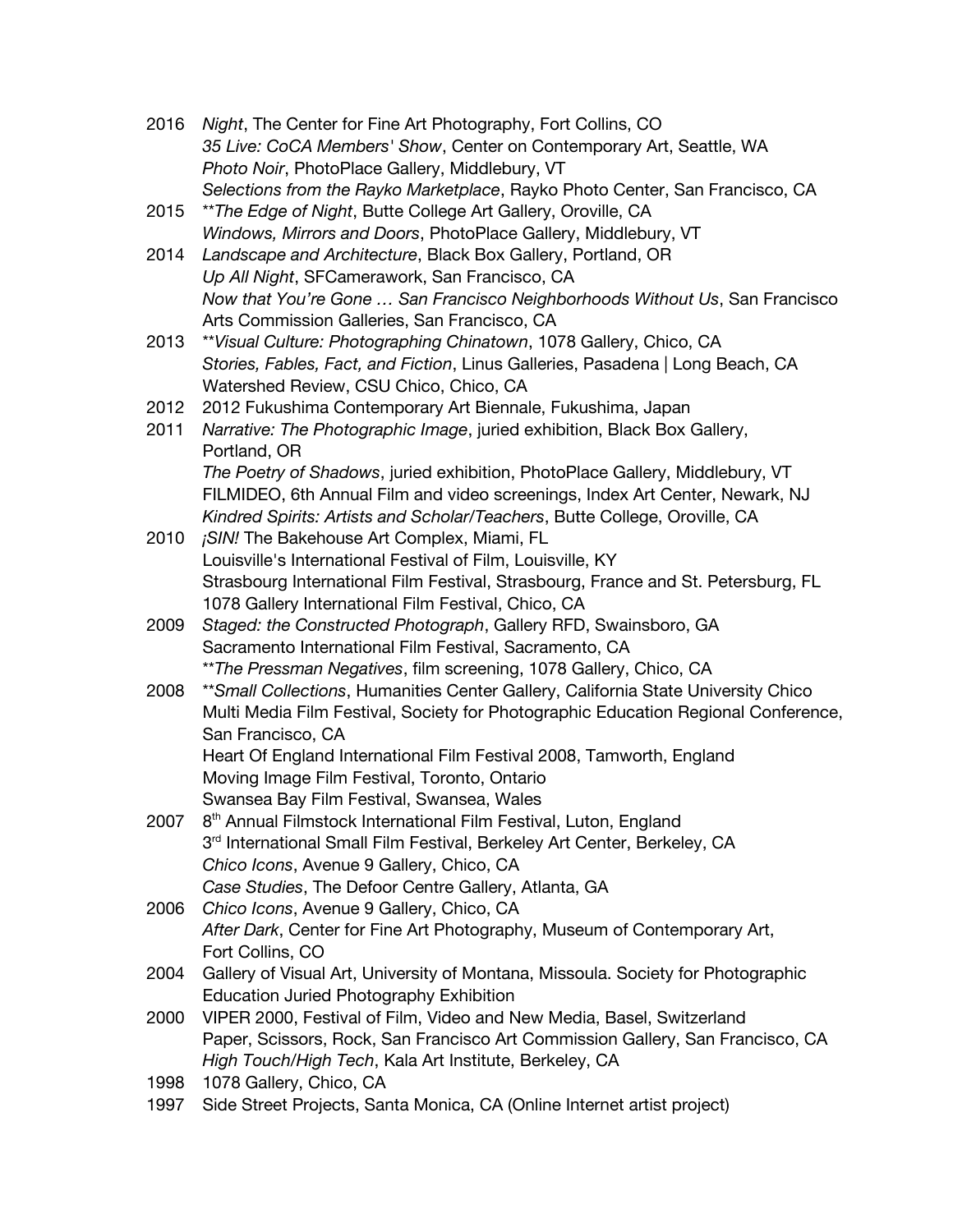- 1994 \*\**The Laszlo Negatives*, University YWCA, University of California, Berkeley
- 1993 Intersection for the Arts, San Francisco, CA
- 1992 \*\**Shadowtown*, Installation Gallery, San Diego, CA \*\**The City Never Sleeps*, Los Angeles Center for Photographic Studies, Los Angeles
- 1991 \*\**Night Must Fall*, C.A.G.E., Cincinnati, OH
- 1990 San Diego Art Institute, San Diego, CA *Life and Death in the City*, SPACES, Cleveland, OH
- 1989 *The City Never Sleeps*, Artcite Center for the Contemporary Arts, Windsor, Ontario (Multi-site Urbanology project)
	- On Camera, QEX/TV16, Pittsburgh, PA (Independent film and video broadcast series)
- 1988 Louisville Visual Art Association, Louisville, KY Jan van Eyck Akademie, the Netherlands (Artist exchange project) Nexus Contemporary Art Center, Atlanta, GA
- 1987 TV C.A.G.E., Cincinnati, OH (Broadcast television project) The Contemporary Arts Center, Cincinnati, OH
- 1986 SPACES, Cleveland, OH Ohio State University Galleries of Fine Art, Columbus, OH The Alternative Museum, New York, NY
- 1985 Tangeman Fine Arts Gallery, University of Cincinnati, OH Randolph Street Gallery, Chicago, IL
- 1983 The Photographic Archives, Louisville, KY
- 1982 Barnhart Gallery, University of Kentucky, Lexington, KY
- 1981 Smith Limited Gallery, Cincinnati, OH
- 1980 1982 Southern Arts Federation traveling exhibition: FL, GA, KY, LA
	- 1980 Polish and American Photography Exchange California Institute for the Arts, Valencia, CA

# Selected Bibliography

Madelon Hynes, "This week's 5 best bets for arts & culture in Las Vegas," Las Vegas Review-Journal, 27 June 2019, Arts & Culture

Saunthy Singh, "Art in the bungalow," Chico News & Review, 14 December 2017, Arts&Culture

Carey Wilson, "Dark Narratives," Chico News & Review, 1 October 2015, Arts&Culture Dolores Mitchell, "East meets West in Visual Culture," Chico Enterprise Record, 29 September 2013, Entertainment

Josh Indar, "Window Dressing," 10Spot Quarterly Arts Magazine, Winter 2007 Carol Ladewig, "Paper, Rock, Scissors," Art Papers Magazine, November/ December 2000 Robert Pincus, "Critic's Choice," San Diego Union-Tribune, 22 October 1992, Night & Day Leah Ollman, "At the Galleries," Los Angeles Times, 21 October 1992, San Diego County edition, Entertainment section

Mary Cox, "'Night Must Fall' at C.A.G.E.," The Downtowner, 23 April 1991, Art Beat Frank Green, "Life and Death in the City," Dialogue, the Ohio Arts Journal, May/June 1990, p. 27 "URBANology: Artists View Urban Experience," Dart Press, Detroit, Michigan, 1989, exhibition catalog

"In Exchange," Jan Van Eyck Akademie, Maastricht, Netherlands, April 1988, exhibition catalog "Made in America: the Great Lakes States," The Alternative Museum, New York, 1986,